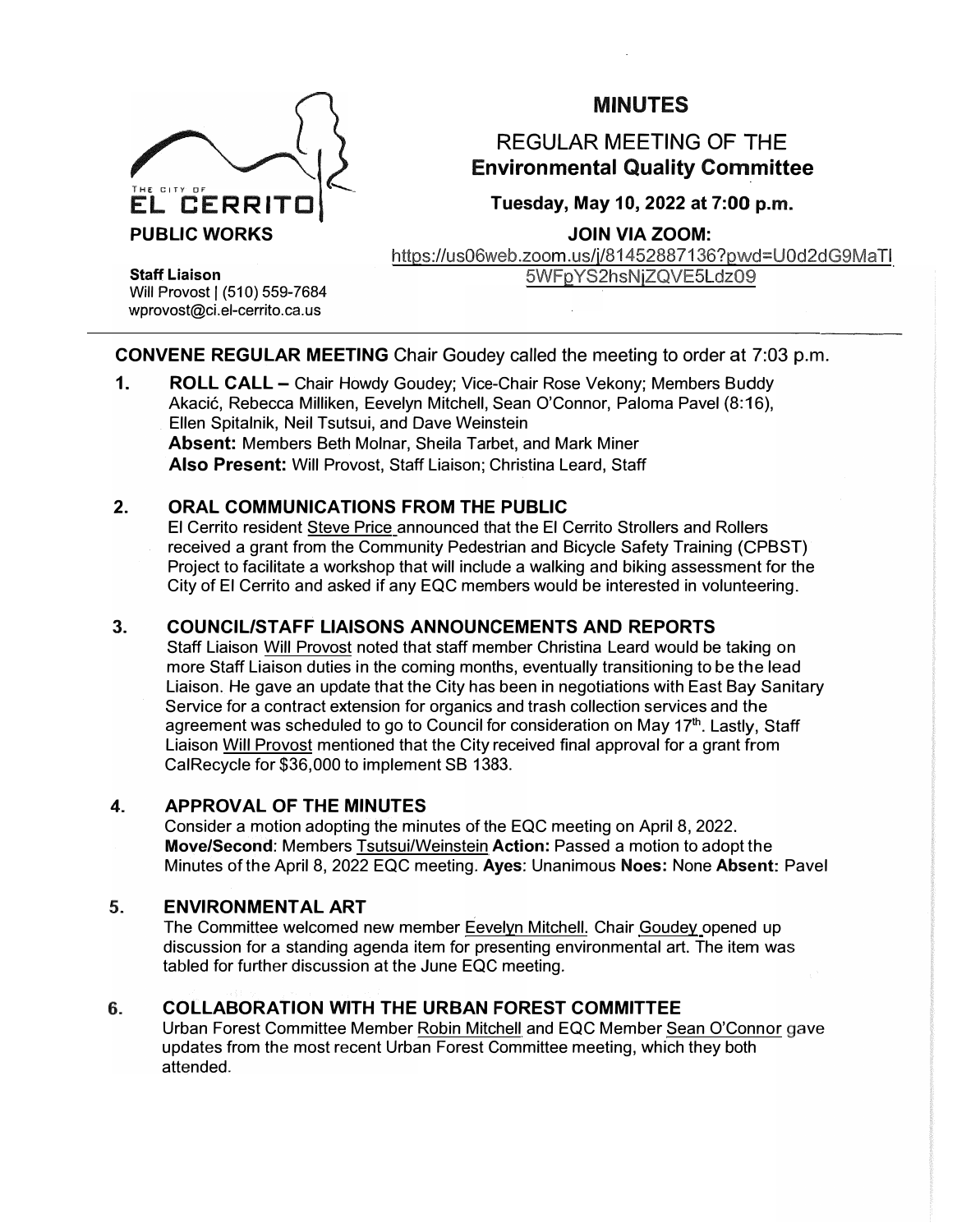## **7. ENVIRONMENTAL, SOCIAL, AND RACIAL FRAMEWORK**

The Committee discussed potential next steps for the EQC to promote diversity and inclusion.

#### **8. EQC BUDGET AND CALENDAR OF EVENTS**

Staff and Committee members provided updates on recent events the EQC has supported and discussed plans for future events in 2022, including:

- Recycling Center 50th Anniversary Celebration, August 5, 2022
	- o City Council Resolution (Staff to bring forward around June), Budgetary Needs
- Earth Day 2022 Debrief  $\bullet$
- $\bullet$  Hillside Festival Mav 14-15, 2022
- **East Bay Green Home Tour-May 14-15, 2022**
- $\bullet$  Bike to Work Day May 20, 2022
- Green Team 2022 Cleanups / Broom Pulls:
	- o Apr. 23, Saturday, Earth Day, neighborhood cleanups
		- <sup>11</sup>Apr. 23, Saturday, Hillside Natural Area Broom Pull Debrief
	- o May 21, Saturday, Hillside Natural Area Broom Pull
	- $\circ$  Jun. 5, Sunday, Baxter Park (with regular Baxter volunteers)
	- o Aug. 14 Sunday, Cerrito Creek
	- o Oct. 2, Sunday, Northern Gateways
	- o Dec. 4, Sunday, Baxter Park (with regular Baxter volunteers)
- 4 th of July Planning
	- Member Milliken will send sign-up sheet to Christina to distribute.
	- Members discussed promoting the 50<sup>th</sup> Anniversary event
- Berkeley e-bike event, summer 2022 TBD **Move/Second:** Members Goudey/Tsutsui **Action:** Passed a motion for EQC to be a community partner of the e-bike event. **Ayes:** Unanimous **Noes:** None

#### **9. CLIMATE ACTION PLAN IMPLEMENTATION**

EQC Members heard brief updates on items relating to implementation of the Climate Action Plan, including the following:

- Climate Pledges / Cleaner Contra Costa
	- o Take the Jump (UK based; taketheiump.org)
	- o Vice Chair Vekony led a discussion on promoting Climate Pledge campaigns Take the Jump and Cleaner Contra Costa.
- Real Property Transfer Tax Rebates for Energy Efficiency Education
	- $\circ$  The Committee discussed potential next steps for the EQC to promote electric appliance rebates over available gas appliance rebates.
- MCE Clean Energy & California Public Utilities Commission Updates
	- o Member Goudey reported that he attended an MCE meeting and that some changes are coming in regard to potentially receiving a larger credit for renewable energy.
- San Pablo Avenue Specific Plan Update/EIR EQC Comments
	- o This item will be brought back at the June or July meeting

#### **10. EQC THEME FOR 2022 - "GO ELECTRIC!"**

The Committee participated in discussion regarding implementation of the EQC's workplan theme for 2022 to "Go Electric!".

- Electrification Education
- PGE/Frontier Induction Burner Loaner Program
	- o https://pge-induction.myturn.com/library/?WT.mc id=Vanity inductionloaner
		- o Member Milliken reported to the Committee on a new induction burner loaner program.